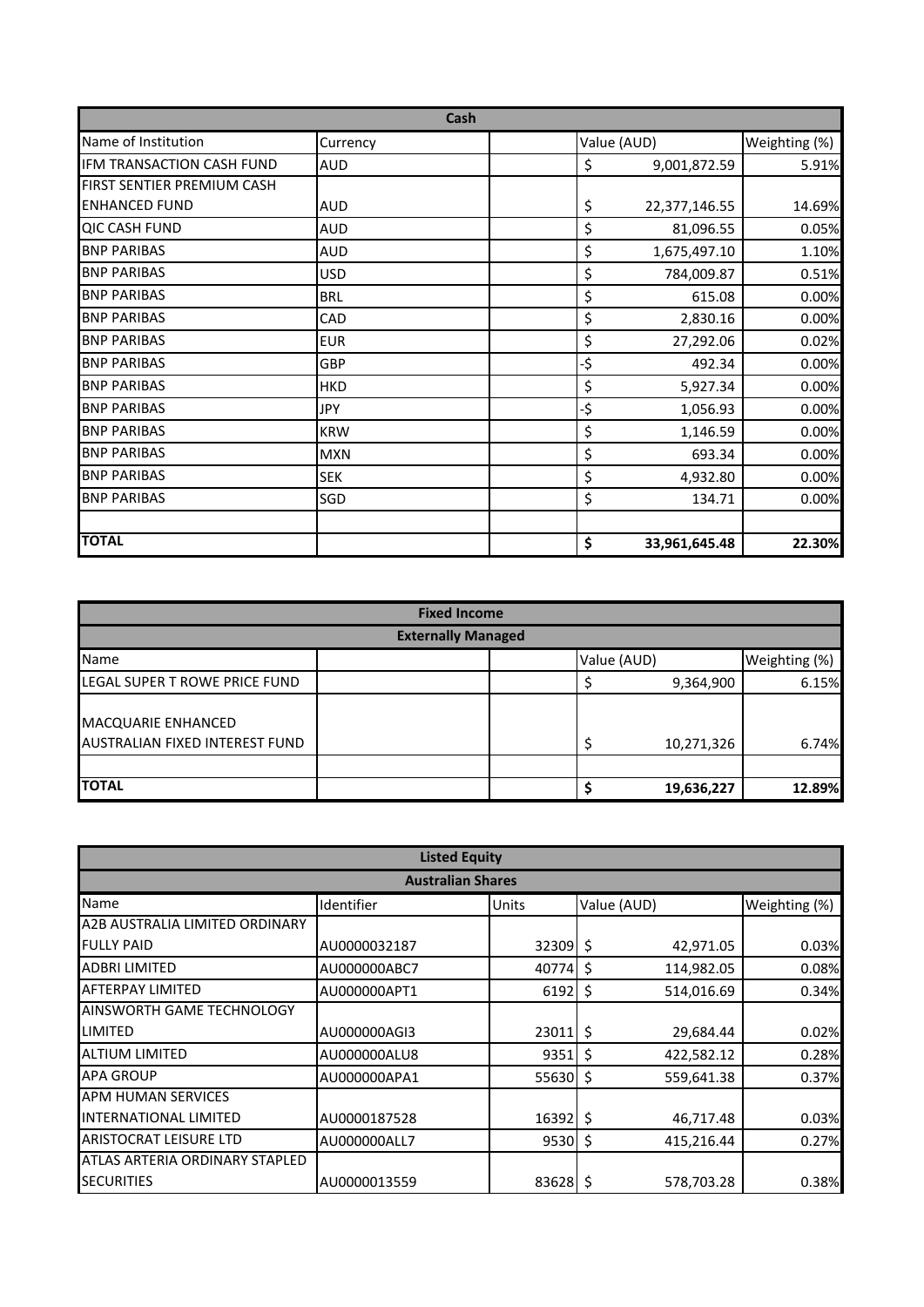| AUCKLAND INTERNATIONAL                       |              |            |                      |              |       |
|----------------------------------------------|--------------|------------|----------------------|--------------|-------|
| <b>AIRPORT LTD</b>                           | NZAIAE0002S6 | $10825$ \$ |                      | 77,937.73    | 0.05% |
| <b>AURIZON HOLDINGS LIMITED</b>              | AU000000AZJ1 | 112321     | $\zeta$              | 392,000.96   | 0.26% |
| <b>AUSTRALIA AND NEW ZEALAND</b>             |              |            |                      |              |       |
| <b>BANKING GROUP</b>                         | AU000000ANZ3 | 10343      | \$                   | 284,545.24   | 0.19% |
| <b>BANK OF QUEENSLAND</b>                    | AU000000BOQ8 | 44338      | $\boldsymbol{\zeta}$ | 358,692.08   | 0.24% |
| <b>BEACH ENERGY LTD</b>                      | AU000000BPT9 | 292970     | $\boldsymbol{\zeta}$ | 369,142.34   | 0.24% |
| <b>BEGA CHEESE LIMITED</b>                   | AU000000BGA8 | 19849 \$   |                      | 112,546.62   | 0.07% |
| BELLEVUE GOLD LIMITED ORDINARY               |              |            |                      |              |       |
| <b>FULLY PAID</b>                            | AU0000019374 | 82900      | \$                   | 70,050.79    | 0.05% |
| <b>BHP GROUP LIMITED ORDINARY</b>            |              |            |                      |              |       |
| <b>FULLY PAID</b>                            | AU000000BHP4 | 24344      | \$                   | 1,010,263.84 | 0.66% |
| <b>BLACKMORES LIMITED</b>                    | AU000000BKL7 | 1160       | $\zeta$              | 105,840.03   | 0.07% |
| <b>BRAMBLES LIMITED</b>                      | AU000000BXB1 | 6170       | $\boldsymbol{\zeta}$ | 65,587.59    | 0.04% |
| <b>BREVILLE GROUP LIMITED</b>                | AU000000BRG2 | 3587       | $\boldsymbol{\zeta}$ | 113,718.58   | 0.07% |
| <b>CARSALES COM LTD</b>                      | AU000000CAR3 | 3319       | $\zeta$              | 83,270.08    | 0.05% |
| <b>CHARTER HALL GROUP</b>                    | AU000000CHC0 | 7504       | \$                   | 154,422.91   | 0.10% |
| CITY CHIC COLLECTIVE LIMITED                 |              |            |                      |              |       |
| <b>ORDINARY FULLY PAID</b>                   | AU0000031767 | 12000      | $\zeta$              | 66,001.01    | 0.04% |
| <b>CLASS LTD</b>                             | AU000000CL11 | 42974      | \$                   | 116,029.51   | 0.08% |
| <b>CLEANAWAY WASTE MANAGEMENT</b>            |              |            |                      |              |       |
| <b>LIMITED</b>                               | AU000000CWY3 | 114906 \$  |                      | 359,656.80   | 0.24% |
| <b>COCHLEAR LIMITED</b>                      | AU000000COH5 | 831        | $\zeta$              | 179,696.97   | 0.12% |
| <b>COLES GROUP LTD</b>                       | AU0000030678 | 21525      | $\zeta$              | 386,152.25   | 0.25% |
| <b>COMMONWEALTH BANK OF</b>                  |              |            |                      |              |       |
| <b>AUSTRALIA</b>                             | AU000000CBA7 | 5764       | \$                   | 582,119.43   | 0.38% |
| <b>COOPER ENERGY LIMITED</b>                 | AU000000COE2 | 92701      | \$                   | 25,956.39    | 0.02% |
| <b>CORPORATE TRAVEL MANAGEMENT</b>           |              |            |                      |              |       |
| <b>LIMITED</b>                               | AU000000CTD3 | 1897       | \$                   | 41,758.08    | 0.03% |
| <b>CSL LIMITED</b>                           | AU000000CSL8 | 5493       | $\zeta$              | 1,597,047.41 | 1.05% |
| <b>DATA3 LIMITED</b>                         | AU000000DTL4 | 986        | $\boldsymbol{\zeta}$ | 5,796.27     | 0.00% |
| DETERRA ROYALTIES LIMITED                    |              |            |                      |              |       |
| ORDINARY FULLY PAID DEFERRED                 |              |            |                      |              |       |
| <b>SETTL</b>                                 | AU0000107484 | $26534$ \$ |                      | 114,097.92   | 0.07% |
| DOMINOS PIZZA ENTERPRISES LTD                | AU000000DMP0 | 1388       | \$                   | 163,810.37   | 0.11% |
| <b>DOWNER EDI LIMITED</b>                    | AU000000DOW2 | 59475 \$   |                      | 354,469.91   | 0.23% |
| DUBBER CORPORATION LIMITED                   | AU000000DUB3 | 23852      | $\zeta$              | 65,114.64    | 0.04% |
| <b>EVENT HOSPITALITY AND</b>                 |              |            |                      |              |       |
| <b>ENTERTAINMENT LTD ORDINARY</b>            |              |            |                      |              |       |
| <b>FULLY PAID</b>                            | AU000000EVT1 | 3460       | \$                   | 51,145.45    | 0.03% |
| FISHER & PAYKEL HEALTHCARE                   | NZFAPE0001S2 | 8681       | \$                   | 265,018.68   | 0.17% |
| FLETCHER BUILDING LIMITED                    | NZFBUE0001S0 | 67209      | \$                   | 455,674.00   | 0.30% |
| FLIGHT CENTRE TRAVEL GROUP                   |              |            |                      |              |       |
| <b>LIMITED</b>                               | AU000000FLT9 | 7179       | \$                   | 126,486.88   | 0.08% |
| <b>G8 EDUCATION ORD</b>                      | AU000000GEM7 | 67044      | \$                   | 74,418.59    | 0.05% |
| <b>GDI PROPERTY GROUP STAPLED</b>            |              |            |                      |              |       |
| SECURITIES FULLY PAID                        | AU000000GDI7 | 48332      | \$                   | 53,407.22    | 0.04% |
| <b>GENWORTH MORTGAGE</b>                     |              |            |                      |              |       |
| INSURANCE AUSTRALIA LIMITED                  | AU000000GMA5 | 120648     | \$                   | 279,904.05   | 0.18% |
| <b>GOODMAN GROUP</b>                         | AU000000GMG2 | 14815      | \$                   | 392,605.87   | 0.26% |
|                                              |              |            |                      |              |       |
| GR ENGINEERING SERVICES LIMITED AU000000GNG0 |              | $23230$ \$ |                      | 48,782.74    | 0.03% |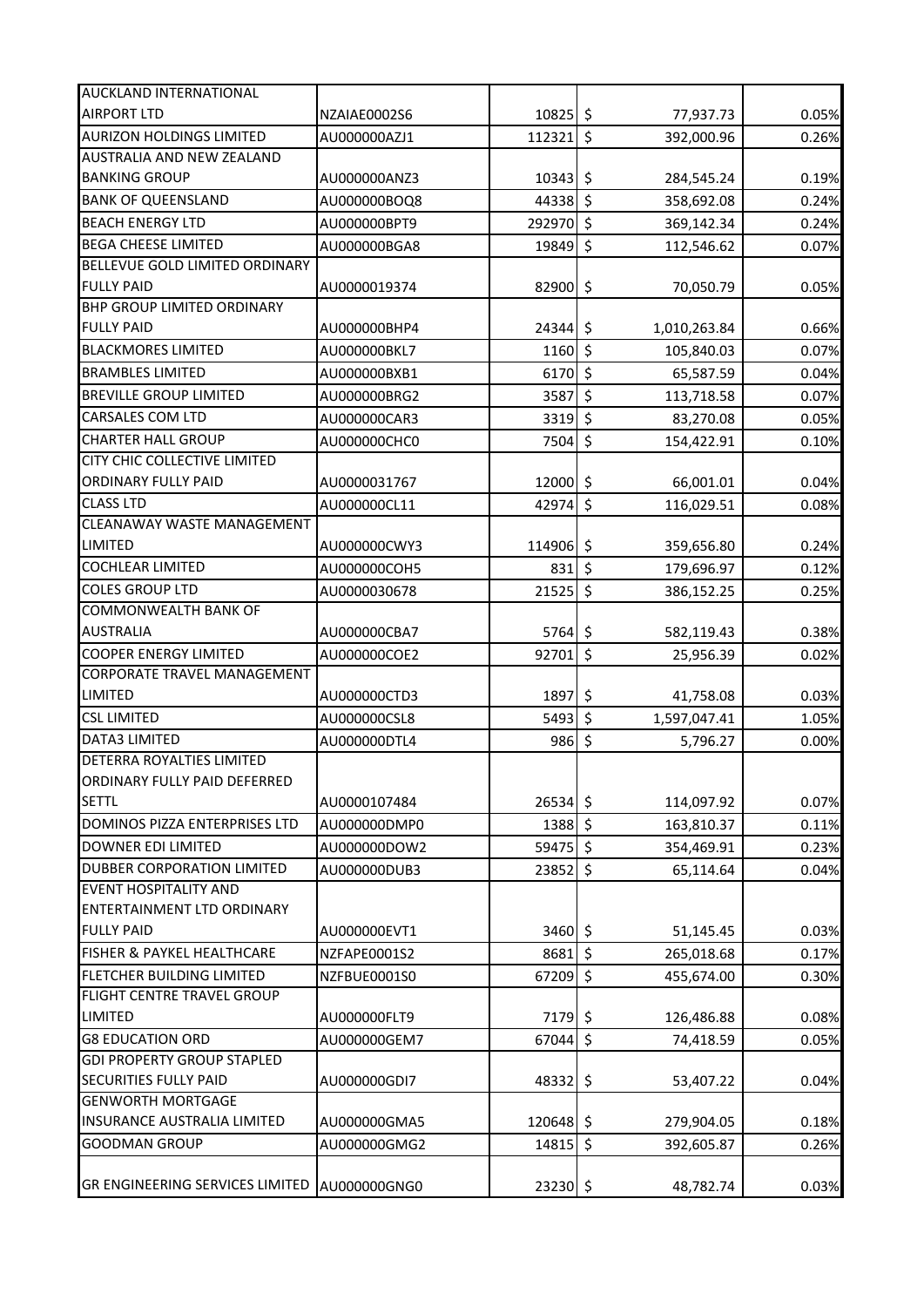| <b>HEALIUS LTD ORDINARY FULLY PAID</b>          | AU0000033359 | 13370 \$    |                      | 70,592.22    | 0.05% |
|-------------------------------------------------|--------------|-------------|----------------------|--------------|-------|
|                                                 |              |             |                      |              |       |
| HT E LIMITED ORDINARY FULLY PAID                | AU000000HT18 | 51599       | \$                   | 108,358.38   | 0.07% |
| HUB24 LIMITED ORDINARY FULLY                    |              |             |                      |              |       |
| PAID                                            | AU000000HUB4 | 2000        | \$                   | 56,589.06    | 0.04% |
| <b>IDP EDUCATION LTD</b>                        | AU000000IEL5 | 2789        | $\boldsymbol{\zeta}$ | 96,654.21    | 0.06% |
|                                                 |              |             |                      |              |       |
| IGO LIMITED ORDINARY FULLY PAID                 | AU000000IGO4 | 16876 \$    |                      | 193,571.87   | 0.13% |
| <b>INCITEC PIVOT LTD</b>                        | AU000000IPL1 | 191382      | \$                   | 620,078.91   | 0.41% |
| <b>INGHAMS GROUP LIMITED</b>                    | AU000000ING6 | 67364       | $\zeta$              | 235,774.17   | 0.15% |
| <b>INSIGNIA FINANCIAL LTD</b>                   | AU000000IFL2 | 29688       | $\zeta$              | 107,469.86   | 0.07% |
| INSURANCE AUSTRALIA GROUP                       |              |             |                      |              |       |
| LIMITED                                         | AU000000IAG3 | 36823 \$    |                      | 156,867.11   | 0.10% |
| <b>INVOCARE LTD</b>                             | AU000000IVC8 | $11563$ \$  |                      | 135,984.81   | 0.09% |
| <b>IRESS LIMITED</b>                            | AU000000IRE2 | 10810       | \$                   | 135,118.80   | 0.09% |
| JAMES HARDIE INDUSTRIES PLC                     | AU000000JHX1 | 15066 \$    |                      | 833,150.58   | 0.55% |
| JUDO CAPITAL HOLDINGS LTD                       | AU0000182271 | 56040       | \$                   | 119,366.24   | 0.08% |
|                                                 |              |             |                      |              |       |
| LENDLEASE CORPORATION LIMITED                   | AU000000LLC3 | 25113       | \$                   | 268,459.80   | 0.18% |
| LIFE360 INC                                     | AU0000045098 | $4156$ \$   |                      | 40,352.48    | 0.03% |
| MACQUARIE GROUP LTD                             | AU000000MQG1 | 6132        | \$                   | 1,259,451.29 | 0.83% |
|                                                 |              |             |                      |              |       |
| MICHAEL HILL INTERNATIONAL LTD                  | AU000000MHJ4 | 80357       | \$                   | 110,892.32   | 0.07% |
| MONADELPHOUS GROUP LIMITED                      | AU000000MND5 | 13917       | $\zeta$              | 134,302.60   | 0.09% |
| <b>NAPIER PORT HOLDINGS LTD</b>                 | NZNPHE0005S2 | 9858        | \$                   | 30,361.39    | 0.02% |
| NATIONAL AUSTRALIA BANK                         |              |             |                      |              |       |
| LIMITED                                         | AU000000NAB4 | 31732       | \$                   | 915,148.45   | 0.60% |
| <b>NETWEALTH GROUP LTD</b>                      | AU000000NWL7 | 3574        | $\zeta$              | 63,217.25    | 0.04% |
| NITRO SOFTWARE LIMITED                          |              |             |                      |              |       |
| ORDINARY FULLY PAID                             | AU0000067654 | 20781       | \$                   | 51,328.03    | 0.03% |
| <b>NORTHERN STAR RESOURCES LTD</b>              | AU000000NST8 | $33111$ \$  |                      | 311,575.19   | 0.20% |
| ORORA LIMITED ORDINARY                          | AU000000ORA8 | 175657 \$   |                      | 614,800.09   | 0.40% |
| PERSEUS MINING LTD                              | AU000000PRU3 | $27514$ \$  |                      | 44,572.31    | 0.03% |
| POLYNOVO LIMITED                                | AU000000PNV0 | 38356 \$    |                      | 58,492.57    | 0.04% |
| PREMIER INVESTMENTS LIMITED                     | AU000000PMV2 | 1967        | \$                   | 59,652.72    | 0.04% |
| <b>QANTAS AIRWAYS LIMITED</b>                   | AU000000QAN2 | 49589 \$    |                      | 248,443.31   | 0.16% |
| QBE INSURANCE GROUP LTD                         | AU000000QBE9 | $51981$ \$  |                      | 589,980.71   | 0.39% |
| RAMSAY HEALTH CARE                              | AU000000RHC8 | 10963 \$    |                      | 783,833.84   | 0.51% |
| <b>REA GROUP LTD</b>                            | AU000000REA9 | 1048 \$     |                      | 175,673.57   | 0.12% |
| RECKON LIMITED                                  | AU000000RKN9 | $13925$ \$  |                      | 12,950.61    | 0.01% |
| <b>REGIS RESOURCES LTD</b>                      | AU000000RRL8 | 193997 \$   |                      | 378,293.32   | 0.25% |
| <b>RESMED INC</b>                               | AU000000RMD6 | $13683$ \$  |                      | 489,576.80   | 0.32% |
| RIDLEY CORPORATION LIMITED                      | AU000000RIC6 | 20992 \$    |                      |              | 0.02% |
| <b>SCENTRE GROUP</b>                            |              | 80354 \$    |                      | 31,383.58    |       |
|                                                 | AU000000SCG8 |             |                      | 253,919.18   | 0.17% |
| <b>SEEK LIMITED</b>                             | AU000000SEK6 | $14124$ \$  |                      | 462,980.92   | 0.30% |
| SEVEN WEST MEDIA LIMITED                        | AU000000SWM4 | 152964      | \$                   | 98,661.56    | 0.06% |
| SEZZLE INC CHESS DEPOSITARY<br><b>INTERESTS</b> |              |             |                      |              |       |
| SIGMA PHARMACEUTICALS LIMITED                   | AU0000050981 | $15835$ \$  |                      | 47,821.72    | 0.03% |
| ORDINARY FULLY PAID                             | AU000000SIG5 | $134240$ \$ |                      | 64,435.17    | 0.04% |
|                                                 |              |             |                      |              |       |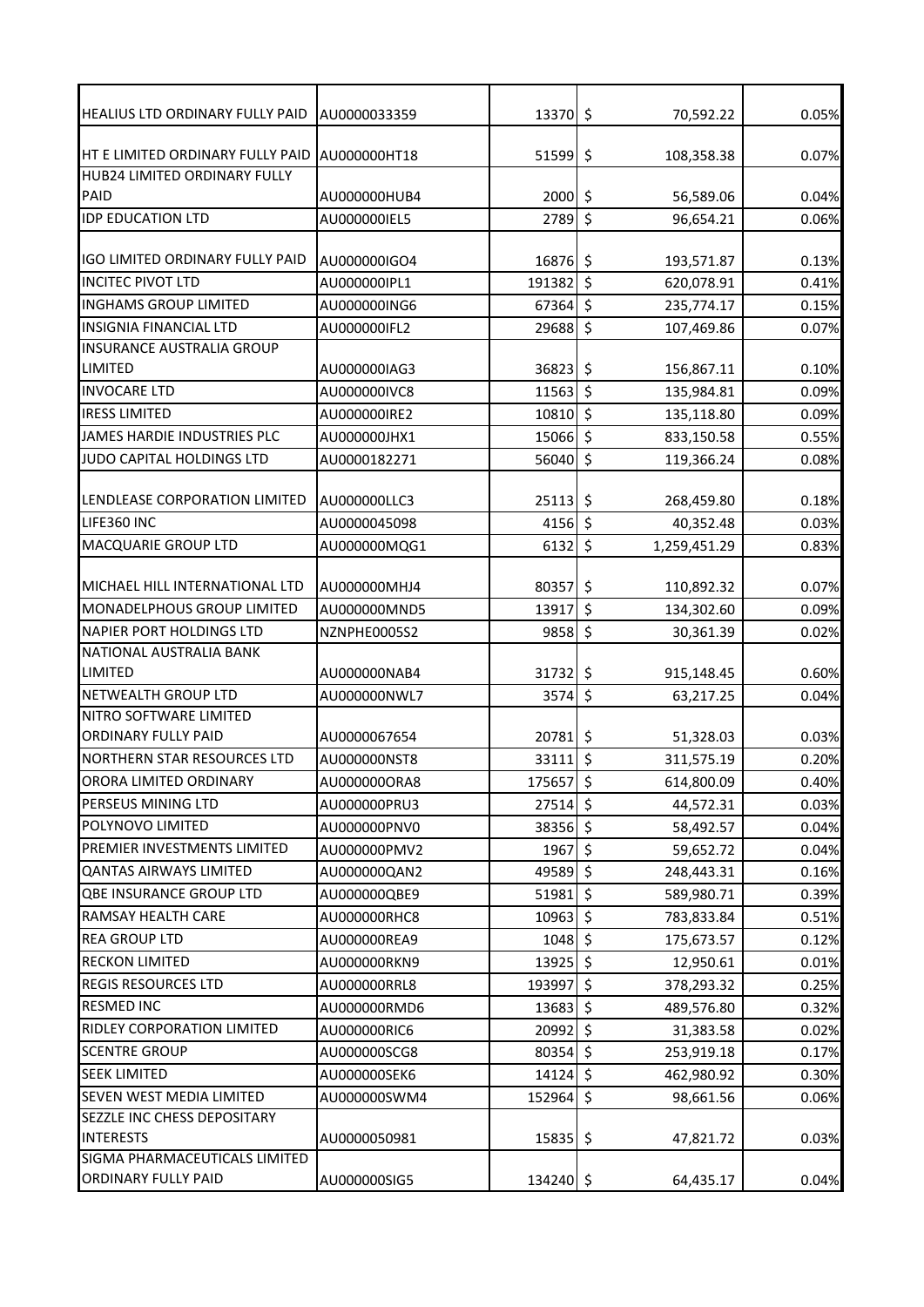| SOUTH32 LIMITED ORDINARY FULLY             |                        |            |                       |                |
|--------------------------------------------|------------------------|------------|-----------------------|----------------|
| PAID                                       | AU000000S320           | 213362 \$  | 855,581.78            | 0.56%          |
| <b>STOCKLAND</b>                           | AU000000SGP0           | 148528     | $\zeta$<br>629,756.80 | 0.41%          |
| <b>SUNCORP GROUP LTD</b>                   | AU000000SUN6           | 59819      | $\zeta$<br>662,199.01 | 0.43%          |
| <b>TECHNOLOGY ONE LIMITED</b>              | AU000000TNE8           | 10736 \$   | 137,522.68            | 0.09%          |
| TELSTRA CORPORATION LIMITED                | AU000000TLS2           | 204931     | $\zeta$<br>856,609.67 | 0.56%          |
| THE STAR ENTERTAINMENT GROUP               |                        |            |                       |                |
| <b>LIMITED</b>                             | AU000000SGR6           | 67574      | \$<br>248,671.51      | 0.16%          |
|                                            |                        |            |                       |                |
| TRANSURBAN GROUP ORDINARY                  |                        |            |                       |                |
| <b>SHARES UNITS STAPLED SECURITIES</b>     | AU000000TCL6           | 63102 \$   | 872,075.35            | 0.57%          |
| UNIVERSAL STORE HOLDINGS                   |                        |            |                       |                |
| LIMITED ORD FULLY PAID DEF SETT            | AU0000113565           | 9641       | \$<br>66,813.53       | 0.04%          |
| <b>VISTA GROUP INTERNATIONAL</b>           |                        |            |                       |                |
| LIMITED ORDINARY FULLY PAID                |                        |            |                       |                |
| <b>FOREI</b>                               | NZVGLE0003S1           | 44885 \$   | 103,235.96            | 0.07%          |
| <b>VITA GROUP LTD</b>                      | AU000000VTG6           | 51755      | $\zeta$<br>18,631.94  | 0.01%          |
| <b>WISETECH GLOBAL LIMITED</b>             |                        |            |                       |                |
| ORDINARY FULLY PAID DEFERRED               |                        |            |                       |                |
| <b>SETTLEM</b>                             | AU000000WTC3           | $5132$ \$  | 300,630.39            | 0.20%          |
| WOODSIDE PETROLEUM LTD                     | AU000000WPL2           | 30700      | $\zeta$<br>673,248.47 | 0.44%          |
| WOOLWORTHS GROUP LIMITED                   |                        |            |                       |                |
| <b>ORDINARY FULLY PAID</b>                 | AU000000WOW2           | 15545      | \$<br>590,857.00      | 0.39%          |
| <b>WORLEY LIMITED</b>                      | AU000000WOR2           | 4451       | $\zeta$<br>47,316.02  | 0.03%          |
| XERO LIMITED ORDINARY FULLY<br>PAID        |                        |            |                       |                |
|                                            | NZXROE0001S2           | 3260       | \$<br>461,025.46      | 0.30%          |
|                                            |                        |            |                       |                |
|                                            |                        |            |                       |                |
| <b>TOTAL</b>                               |                        |            | \$<br>28,721,996.74   | 18.86%         |
|                                            | <b>Overseas Shares</b> |            |                       |                |
| Name/Kind of Investment Item               | Security Identifier    | Units held | Value (AUD)           | Weighting (%)  |
| ADOBE INC COM USD0.0001                    | US00724F1012           | 72         | $\zeta$<br>56,424.74  | 0.04%          |
| ADVANCED MICRO DEV                         | US0079031078           | 240        | \$<br>47,566.55       | 0.03%          |
| <b>AIA GROUP LTD</b>                       | HK0000069689           | $4008$ \$  | 55,570.67             | 0.04%          |
| AIKYA GLOBAL EMERGING MARKETS              |                        |            |                       |                |
| <b>FUND CLASS Z</b>                        | 549300SIVDV7DIFQNH47   | 3708184 \$ | 4,239,567.30          |                |
| AIR PROD & CHEMS INC COM USD               | US0091581068           | 141        | \$<br>59,161.17       | 2.78%<br>0.04% |
| ALPHABET INC CAP STK USD0.001 CL           |                        |            |                       |                |
| Α                                          | US02079K3059           | 52         | 206,546.49<br>\$.     | 0.14%          |
| ALPHABET INC COM CL C                      | US02079K1079           | 195        | $\zeta$<br>774,401.60 | 0.51%          |
| AMAZON COM INC                             | US0231351067           | 32         | \$<br>148,084.26      | 0.10%          |
| <b>AMERICAN EXPRESS USD</b>                | US0258161092           | 336        | \$<br>75,636.05       | 0.05%          |
| AMERICAN TWR REIT INC                      | US03027X1000           | 92         | $\zeta$<br>36,976.68  | 0.02%          |
| AMERICAN WATER WORKS CO INC                | US0304201033           | 83         | \$<br>21,501.27       | 0.01%          |
| <b>AMETEK INC</b>                          | US0311001004           | 293        | $\zeta$<br>59,299.12  | 0.04%          |
| <b>AMPHENOL CORP CL A</b>                  | US0320951017           | 467        | \$<br>56,144.34       | 0.04%          |
| ANHEUSER BUSCH INBEV SA NV                 | BE0974293251           | 481        | \$<br>39,994.14       | 0.03%          |
| <b>ANTHEM INC</b>                          | US0367521038           | 350        | $\zeta$<br>223,449.04 | 0.15%          |
| <b>APPLE INC</b>                           | US0378331005           | 1369       | $\zeta$<br>334,443.57 | 0.22%          |
| <b>APPLOVIN CORP</b>                       | US03831W1080           | 66         | $\zeta$<br>8,500.03   | 0.01%          |
| APTIV PLC COM USD001                       | JE00B783TY65           | 187        | \$<br>42,536.69       | 0.03%          |
| ARCELORMITTAL NPV POST STK<br><b>SPLIT</b> | LU1598757687           | $976$ \$   | 42,957.92             | 0.03%          |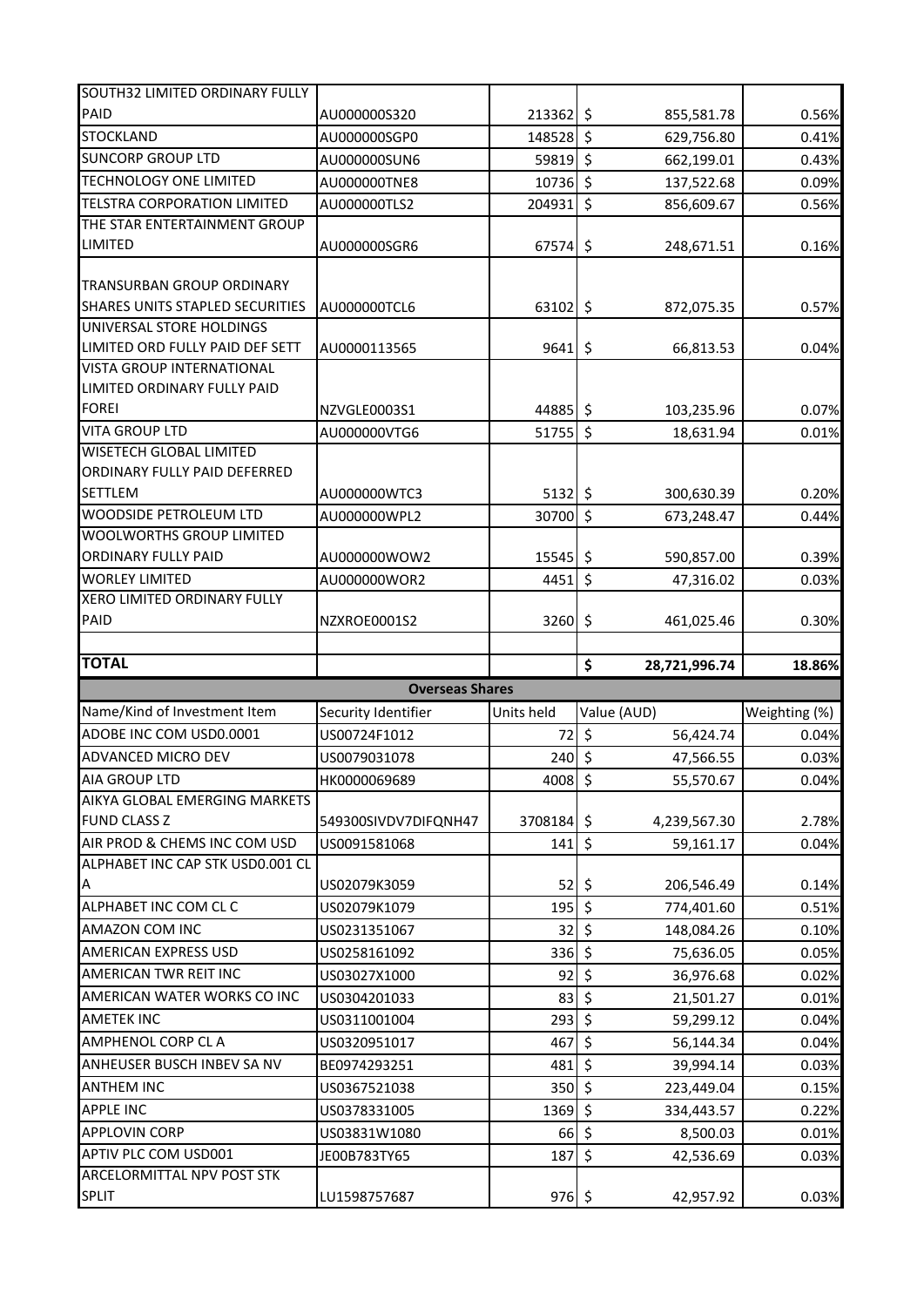| <b>ARCELORMITTAL NY REGISTRY SHS</b>        | US03938L2034 | $514$ \$          | 22,504.16                                   | 0.01% |
|---------------------------------------------|--------------|-------------------|---------------------------------------------|-------|
| <b>ASML HOLDING NV</b>                      | NL0010273215 | 87                | $\zeta$<br>96,228.01                        | 0.06% |
| ASTRAZENECA PLC                             | GB0009895292 | 450               | $\zeta$<br>72,720.84                        | 0.05% |
| ASTRAZENECA PLC SPONS ADR                   | US0463531089 | 2528              | $\zeta$<br>202,530.55                       | 0.13% |
| <b>ATMOS ENERGY CORP</b>                    | US0495601058 | 249               | $\zeta$<br>35,907.47                        | 0.02% |
| <b>AVANTOR INC</b>                          | US05352A1007 | 1139 \$           | 66,001.82                                   | 0.04% |
| AXA                                         | FR0000120628 | 1427              | $\zeta$<br>58,445.81                        | 0.04% |
| <b>B3 SA BRASIL BOLSA BALCAO</b>            | BRB3SAACNOR6 | $5636$ \$         | 15,504.70                                   | 0.01% |
| <b>BANCO BICAYA ARGENTARIA SA</b>           | ES0113211835 | 8440              | $\zeta$<br>69,306.50                        | 0.05% |
| <b>BANCO DE SABADELL SA</b>                 | ES0113860A34 | 29802 \$          | 27,586.58                                   | 0.02% |
| <b>BANK CENTRAL ASIA TBK PT</b>             | ID1000109507 | 14864             | $\boldsymbol{\dot{\varsigma}}$<br>10,471.58 | 0.01% |
| <b>BANK OF AMERICA CORPORATION</b>          | US0605051046 | 0                 | \$                                          | 0.00% |
|                                             |              |                   |                                             |       |
| BAYERISCHE MOTOREN WERKE AG                 | DE0005190003 | $1564$ \$         | 216,535.15                                  | 0.14% |
| <b>BLACKSTONE INC</b>                       | US09260D1072 | 330               | $\zeta$<br>58,707.88                        | 0.04% |
| <b>BNP PARIBAS SA</b>                       | FR0000131104 | $2911$ \$         | 276,670.02                                  | 0.18% |
|                                             |              |                   |                                             |       |
| BOOKING HLDGS INC COM USD0.008 US09857L1089 |              | 30 <sub>l</sub>   | \$<br>97,359.24                             | 0.06% |
| CANADIAN PACIFIC R COM NPV                  | DU02793104A6 | 321               | $\zeta$<br>31,807.99                        | 0.02% |
| CATALENT INC                                | US1488061029 | $170$ \$          | 29,941.97                                   | 0.02% |
| <b>CBRE GROUP INC CLASS A</b>               | US12504L1098 | 175               | $\overline{\xi}$<br>26,113.82               | 0.02% |
| <b>CELLNEX TELECOM SA</b>                   | ES0105066007 | 581               | $\zeta$<br>46,543.79                        | 0.03% |
| CHARTER COMMUN INC COM                      | US16119P1084 | 154               | $\zeta$<br>138,253.75                       | 0.09% |
| CHENIERE ENERGY INC                         | US16411R2085 | 449               | $\zeta$<br>62,619.38                        | 0.04% |
| CHINA CONSTRUCTION BANK                     | CNE1000002H1 | 46586             | $\zeta$<br>44,381.33                        | 0.03% |
| CHINA MERCHANTS BANK CO                     |              |                   |                                             |       |
| <b>LIMITED</b>                              | CNE1000002M1 | $1525$ \$         | 16,289.61                                   | 0.01% |
| <b>CIGNA CORP COM</b>                       | US1255231003 | 562               | $\zeta$<br>177,557.78                       | 0.12% |
| <b>CINTAS CORP</b>                          | US1729081059 | 95                | $\zeta$<br>58,071.91                        | 0.04% |
| <b>CITIGROUP INC USD</b>                    | US1729674242 | 1431              | $\zeta$<br>118,862.03                       | 0.08% |
| <b>CLARIVATE PLC</b>                        | JE00BJJN4441 | 824               | \$<br>26,664.30                             | 0.02% |
| COCA COLA CO USD                            | US1912161007 | $240 \frac{1}{5}$ | 19,565.36                                   | 0.01% |
| <b>CRH PLC</b>                              | IE0001827041 | $756$ \$          | 55,001.57                                   | 0.04% |
| DAIMLER AG                                  | DE0007100000 | 3368 \$           | 356,106.39                                  | 0.23% |
| DAIMLER TRUCK HOLDING AG                    | DE000DTR0CK8 | $2012 \mid 5$     | 101,639.12                                  | 0.07% |
| DANAHER CORP                                | US2358511028 | $100$ \$          | 45,347.11                                   | 0.03% |
| <b>DBS GROUP HOLDINGS LTD</b>               | SG1L01001701 | 1215              | \$<br>40,483.26                             | 0.03% |
| DECKERS OUTDOOR CORP                        | US2435371073 | 39                | $\zeta$<br>19,623.37                        | 0.01% |
| <b>DEVON ENERGY CORPORATION</b>             | US25179M1036 | 1232              | \$<br>74,640.18                             | 0.05% |
| DIAGEO ORD 28 101/108P                      | GB0002374006 | 298               | \$<br>22,404.79                             | 0.01% |
| DR HORTON INC                               | US23331A1097 | $664$ \$          | 99,009.57                                   | 0.06% |
| E.ON SE                                     | DE000ENAG999 | 2073              | \$<br>39,538.69                             | 0.03% |
| <b>ENBRIDGE INC</b>                         | CA29250N1050 | 681               | $\zeta$<br>36,635.19                        | 0.02% |
| <b>ENEL SPA</b>                             | IT0003128367 | 2680              | $\zeta$<br>29,531.37                        | 0.02% |
| <b>EQUINIX INC COM</b>                      | US29444U7000 | 58                | \$<br>67,550.86                             | 0.04% |
| <b>EXELON CORPORATION</b>                   | US30161N1019 | 278               | \$<br>22,123.48                             | 0.01% |
| <b>EXXON MOBIL CORPORATION</b>              | US30231G1022 | 1441              | \$<br>121,297.07                            | 0.08% |
| FACEBOOK INC COM USD CL A                   | US30303M1027 | $945$ \$          | 437,161.97                                  | 0.29% |
| FIRST QUANTUM MINERALS LTD                  | CA3359341052 | 328               | $\zeta$<br>10,802.19                        | 0.01% |
|                                             |              |                   |                                             |       |
| <b>FMC CORP</b>                             | US3024913036 | 259               | \$<br>39,142.45                             | 0.03% |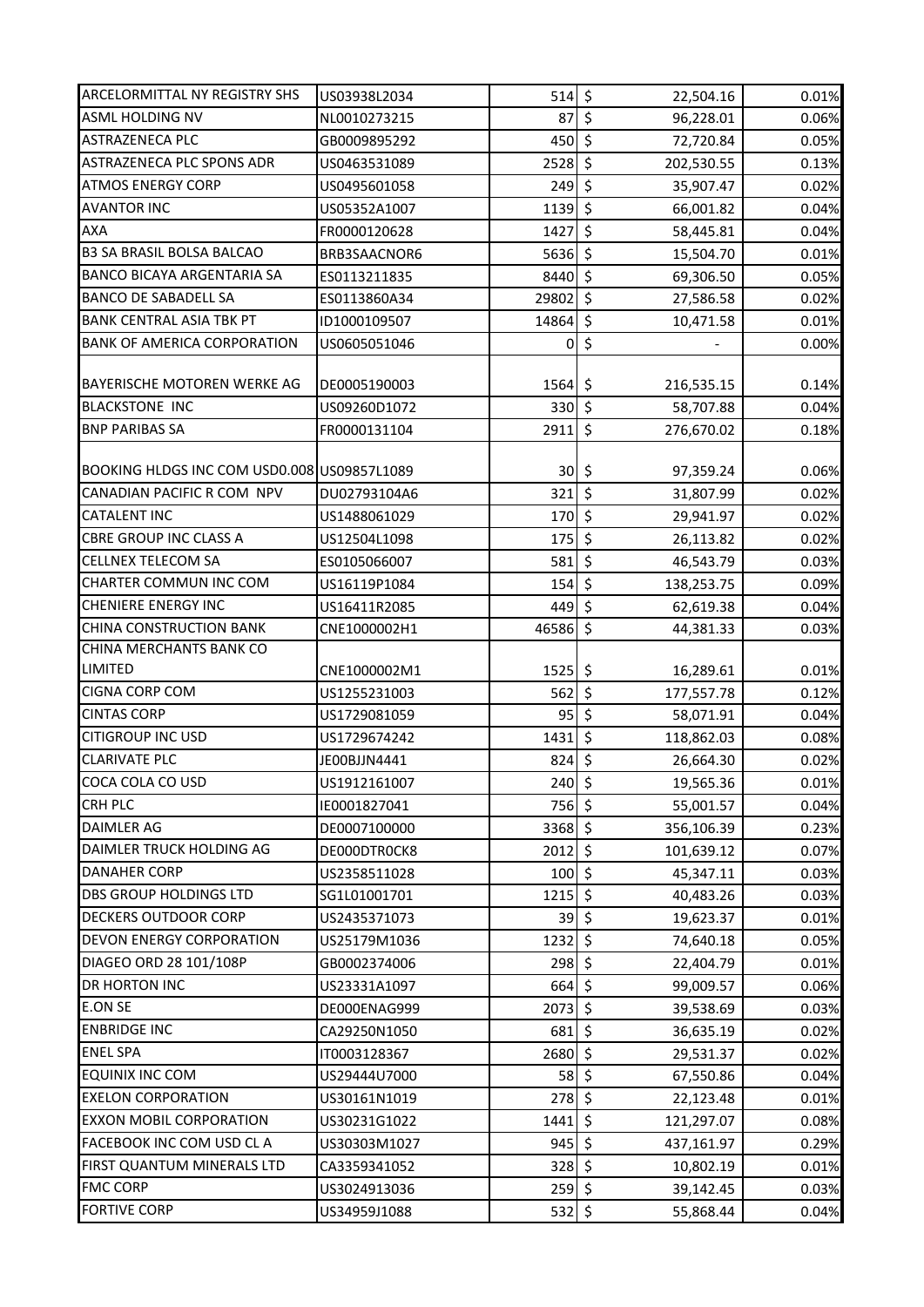| <b>GLENCORE PLC</b>                 | JE00B4T3BW64 | $10530$ \$                                  | 73,551.50                         | 0.05% |
|-------------------------------------|--------------|---------------------------------------------|-----------------------------------|-------|
| <b>GRUPO FINANCIERO BANORTE SAB</b> |              |                                             |                                   |       |
| DE CV SER O                         | MXP370711014 | 2686 \$                                     | 24,013.60                         | 0.02% |
| <b>GRUPO MEXICO SAB DE CV-SER B</b> | MXP370841019 | $2039$ \$                                   | 12,236.13                         | 0.01% |
| <b>GXO LOGISTICS INC</b>            | US36262G1013 | $156$ \$                                    | 19,478.56                         | 0.01% |
| <b>HALLIBURTON CO</b>               | US4062161017 | $2386$ \$                                   | 75,062.50                         | 0.05% |
| HCA HEALTHCARE INC                  | US40412C1018 | $635$ \$                                    | 224,441.11                        | 0.15% |
| <b>HDFC BANK LTD</b>                | US40415F1012 | $620$ \$                                    | 55,501.83                         | 0.04% |
| <b>HEICO CORP COM</b>               | US4228061093 | 136                                         | \$<br>27,067.15                   | 0.02% |
| <b>HEINEKEN NV</b>                  | NL0000009165 | $936$ \$                                    | 144,709.76                        | 0.10% |
| <b>HEXAGON AB</b>                   | SE0015961909 | 1375                                        | $\boldsymbol{\zeta}$<br>30,014.55 | 0.02% |
| HONG KONG EXCHANGE & CLEAR          | HK0388045442 | 392                                         | $\zeta$<br>31,495.83              | 0.02% |
| <b>HUMANA INC</b>                   | US4448591028 | 164                                         | $\zeta$<br>104,442.32             | 0.07% |
| <b>ICICI BANK SPON ADR</b>          | US45104G1040 | 1084                                        | \$<br>29,508.20                   | 0.02% |
| <b>ICON PLC</b>                     | IE0005711209 | 118                                         | \$<br>50,095.18                   | 0.03% |
| <b>IDEXX LABORATORIES INC</b>       | US45168D1046 | 26                                          | \$<br>23,936.57                   | 0.02% |
| <b>IHS MARKIT LTD</b>               | BMG475671050 | 323                                         | $\zeta$<br>59,114.66              | 0.04% |
| INDUSTRIAL AND COMMERCIAL           |              |                                             |                                   |       |
| <b>BANK OF CHINA</b>                | CNE1000003G1 | 25201                                       | \$<br>19,561.95                   | 0.01% |
| ING GROEP NV EURO                   | NL0011821202 | 8586 \$                                     | 164,400.86                        | 0.11% |
| <b>IQVIA HOLDINGS INC</b>           | US46266C1053 | $167$ \$                                    | 64,798.52                         | 0.04% |
| <b>ITAU UNIBANCO HOLDING SA</b>     | BRITUBACNPR1 | $5748$ \$                                   | 29,735.96                         | 0.02% |
| JOHNSON & JOHNSON COM US\$1         | US4781601046 | 705 \$                                      | 165,771.91                        | 0.11% |
| JP MORGAN CHASE & CO                | US46625H1005 | 1087                                        | \$<br>236,851.11                  | 0.16% |
| KASIKORNBANK-FOREIGN                | TH0016010017 | 10717                                       | $\zeta$<br>62,662.02              | 0.04% |
| <b>KEYENCE CORP NPV</b>             | JP3236200006 | 37                                          | $\zeta$<br>31,838.36              | 0.02% |
| <b>KKR AND CO INC</b>               | US48251W1045 | 762                                         | $\zeta$<br>78,043.79              | 0.05% |
| KONINKLIJKE DSM NV                  | NL0000009827 | $119$ \$                                    | 36,973.44                         | 0.02% |
| L3 HARRIS TECHNOLOCOM               | US5024311095 | 118                                         | \$<br>34,612.58                   | 0.02% |
| LENNAR CORPORATION CLASS A          | US5260571048 | 401                                         | $\zeta$<br>64,011.39              | 0.04% |
| LILLY (ELI) & CO USD                | US5324571083 | $195$ \$                                    | 73,900.46                         | 0.05% |
| <b>LONDON STOCK EXCHANG</b>         | GB00B0SWJX34 | $155$ \$                                    | 20,070.88                         | 0.01% |
| LOWE'S COS INC                      | US5486611073 | 252                                         | $\zeta$<br>89,520.32              | 0.06% |
| <b>LYFT INC</b>                     | US55087P1049 | 207                                         | \$<br>12,158.17                   | 0.01% |
| MARVELL TECHNOLOGY COM              |              |                                             |                                   |       |
| USD0.002                            | US5738741041 | 137                                         | \$<br>16,518.71                   | 0.01% |
| <b>MASTERCARD INC - CLASS A</b>     | US57636Q1040 | 130                                         | \$<br>64,449.95                   | 0.04% |
| <b>MEDTRONIC PLC</b>                | IE00BTN1Y115 | 1020                                        | \$<br>145,091.16                  | 0.10% |
| MICRON TECHNOLOGY INC USD           | US5951121038 | 2882                                        | $\zeta$<br>369,281.90             | 0.24% |
| MICROSOFT CORP USD0.00005           | US5949181045 | 1749                                        | \$<br>809,220.57                  | 0.53% |
| MONOTARO CO LTD                     | JP3922950005 | 221                                         | \$<br>5,478.77                    | 0.00% |
| MONSTER BEV CORP COM                | US61174X1090 | $353$ \$                                    | 46,634.30                         | 0.03% |
| <b>MORGAN STANLEY</b>               | US6174464486 | 436                                         | \$<br>58,808.57                   | 0.04% |
| <b>MSCI INC</b>                     | US55354G1004 | 27                                          | \$<br>22,497.18                   | 0.01% |
| NATIONAL GRID ORD                   |              |                                             |                                   |       |
| GBP0.12431289                       | GB00BDR05C01 | $2044$ \$                                   | 40,347.49                         | 0.03% |
| NATWEST GROUP PLC                   | GB00B7T77214 | $9901$ \$                                   | 41,628.89                         | 0.03% |
| <b>NESTLE SA</b>                    | CH0038863350 | $1032$ \$                                   | 198,559.65                        | 0.13% |
| <b>NEWMONT CORP</b>                 | US6516391066 | $634$ \$                                    | 54,095.77                         | 0.04% |
| <b>NK LUKOIL PAO</b>                | RU0009024277 | $408 \, \frac{\phantom{0}}{\phantom{0}}$ \$ | 49,182.32                         | 0.03% |
| NORTHROP GRUMMAN CORP               | US6668071029 | $283$ \$                                    | 150,929.54                        | 0.10% |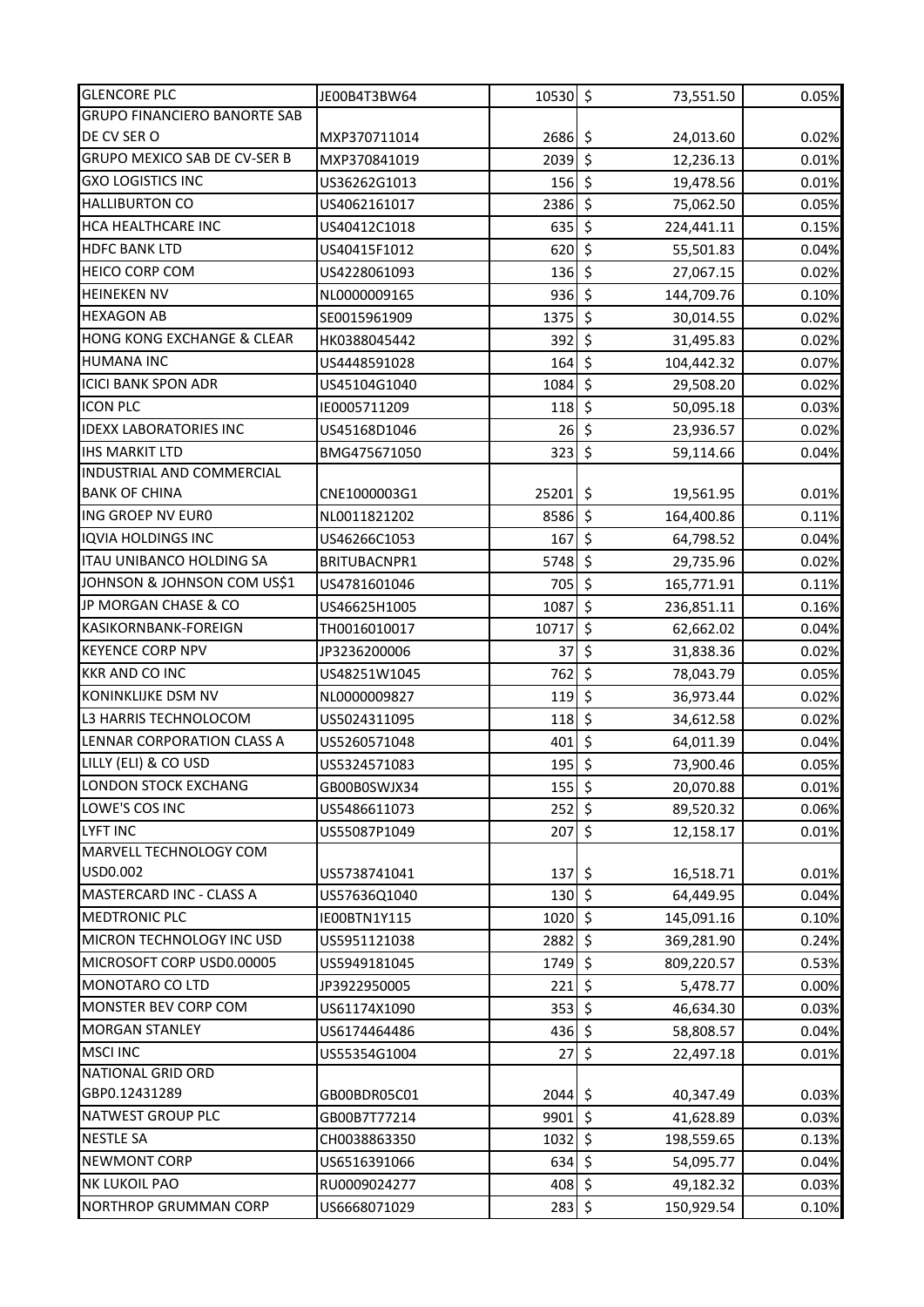| NOVARTIS AG - CHF0.50 (REGD)       | CH0012005267 | $850 \div$     | 103,040.60                                  | 0.07% |
|------------------------------------|--------------|----------------|---------------------------------------------|-------|
| <b>NOVO NORDISK A S</b>            | DK0060534915 | 722 \$         | 111,665.27                                  | 0.07% |
| <b>NXP SEMICONDUCTORS</b>          | NL0009538784 | 293            | \$<br>91,661.42                             | 0.06% |
| <b>OCCIDENTAL PETROLEUM CORP</b>   | US6745991058 | 2190           | $\zeta$<br>87,305.73                        | 0.06% |
| <b>OMNICELL INC</b>                | US68213N1090 | 53             | $\zeta$<br>13,057.82                        | 0.01% |
| <b>OTP BANK RT</b>                 | HU0000061726 | 383            | $\zeta$<br>26,987.88                        | 0.02% |
| PAN PACIFIC INTL H NPV             | JP3639650005 | 895            | $\zeta$<br>16,971.43                        | 0.01% |
| PEPSICO INC CAP US\$0.01 2/3       | US7134481081 | 568            | \$<br>135,596.16                            | 0.09% |
| PERNOD-RICARD SA                   | FR0000120693 | 130            | $\zeta$<br>43,039.16                        | 0.03% |
| PETROLEO BRASILEIRO PETROBRAS      |              |                |                                             |       |
| SA                                 | BRPETRACNPR6 | 7505           | \$<br>52,725.11                             | 0.03% |
| PETROLEO BRASILEIRO SA ADS         | US71654V4086 | 3521           | $\zeta$<br>53,173.43                        | 0.03% |
| PFIZER INC COM US\$0.05            | US7170811035 | 1037           | $\zeta$<br>84,216.86                        | 0.06% |
| PING AN INSURANCE GROUP OF         |              |                |                                             |       |
| <b>CHINA LIMITED</b>               | CNE1000003X6 | $1352 \mid$ \$ | 13,395.16                                   | 0.01% |
| PIONEER NATURAL RESOURCES CO       | US7237871071 | $136 \div$     | 34,017.28                                   | 0.02% |
| PROCTER & GAMBLE COMPANY           | US7427181091 | 1337           | $\zeta$<br>300,907.63                       | 0.20% |
| <b>PROGRESSIVE CORP</b>            | US7433151039 | 326            | $\zeta$<br>46,077.64                        | 0.03% |
| <b>PROGYNY INC</b>                 |              | 232            | \$                                          |       |
| RECRUIT HLDGS CO LNPV              | US74340E1038 |                | 16,055.92<br>$\zeta$                        | 0.01% |
| ROCHE HLDGS AD GENUSSCHEINE        | JP3970300004 | 371            | 30,881.33                                   | 0.02% |
| <b>NPV</b>                         | CH0012032048 | 563            | \$<br>322,456.39                            | 0.21% |
| <b>ROKU INC</b>                    | US77543R1023 | 52             | $\zeta$<br>16,269.68                        | 0.01% |
| ROPER TECHNOLOGIES INC             | US7766961061 | 55             | $\zeta$<br>37,285.21                        | 0.02% |
| ROSNEFT OIL CO RUB                 | RU000A0J2Q06 | 3667           | $\zeta$<br>40,341.36                        | 0.03% |
| ROYAL BANK OF CANADA               | CA7800871021 | 243            | $\zeta$<br>35,587.03                        | 0.02% |
| <b>SAFRAN SA</b>                   |              |                | \$                                          |       |
| SAMSUNG ELECTRONICS CO LTD-        | FR0000073272 | 172            | 28,911.99                                   | 0.02% |
| <b>GDR 144A</b>                    | US7960508882 | 179            | \$<br>406,975.63                            | 0.27% |
| SBERBANK OF RUSSIA RUB3 RUB        | RU0009029540 | 6725           | $\boldsymbol{\dot{\varsigma}}$<br>36,207.29 | 0.02% |
| <b>SCHNEIDER ELECTRIC SE</b>       | FR0000121972 | $126$ \$       |                                             | 0.02% |
| <b>SCHWAB (CHARLES) CORP</b>       |              | $759$ \$       | 34,044.64                                   | 0.06% |
| <b>SEALTD</b>                      | US8085131055 | $114 \,$ \$    | 87,759.17                                   |       |
| SEAGATE TECH HLDGS COM             | US81141R1005 |                | 35,051.21                                   | 0.02% |
| USD0.00001                         | IE00BKVD2N49 | $214 \mid 5$   | 33,200.56                                   | 0.02% |
| SERVICENOW INC                     | US81762P1021 | 73             | $\zeta$<br>64,753.67                        | 0.04% |
| SHERWIN WILLIAMS COM USD1          | US8243481061 | 97             | $\zeta$<br>47,039.34                        | 0.03% |
| SHINHAN FINANCIAL GROUP            | KR7055550008 | 828            | $\zeta$<br>35,243.70                        | 0.02% |
|                                    |              |                |                                             |       |
| SIAM COMMERCIAL BANK-FOR REG       | TH0015010018 | $9302 \mid 5$  | 48,639.70                                   | 0.03% |
| <b>SK HYNIX INC</b>                | KR7000660001 | 1086 \$        | 164,588.48                                  | 0.11% |
| <b>SSGA INTERNATIONAL EQUITIES</b> |              |                |                                             |       |
| <b>INDEX TRUST</b>                 | SST0048AU    | 4891990 \$     | 9,465,510.95                                | 6.21% |
| STELLANTIS N V COM EUR0.01         | NL00150001Q9 | 1958           | $\zeta$<br>51,067.57                        | 0.03% |
| <b>STERIS PLC</b>                  | IE00BFY8C754 | 98             | \$<br>32,787.56                             | 0.02% |
| <b>STORE CAPITAL CORP</b>          | US8621211007 | $774$ \$       | 36,603.43                                   | 0.02% |
|                                    |              |                |                                             |       |
| SUMITOMO METAL MINING CO LTD       | JP3402600005 | $1051$ \$      | 54,609.30                                   | 0.04% |
| SUMITOMO MITSUI FINANCIAL          |              |                |                                             |       |
| <b>GROUP</b>                       | JP3890350006 | $2346$ \$      | 110,482.19                                  | 0.07% |
| <b>SUN COMMUNITIES INC</b>         | US8666741041 | $131 \mid 5$   | 37,898.25                                   | 0.02% |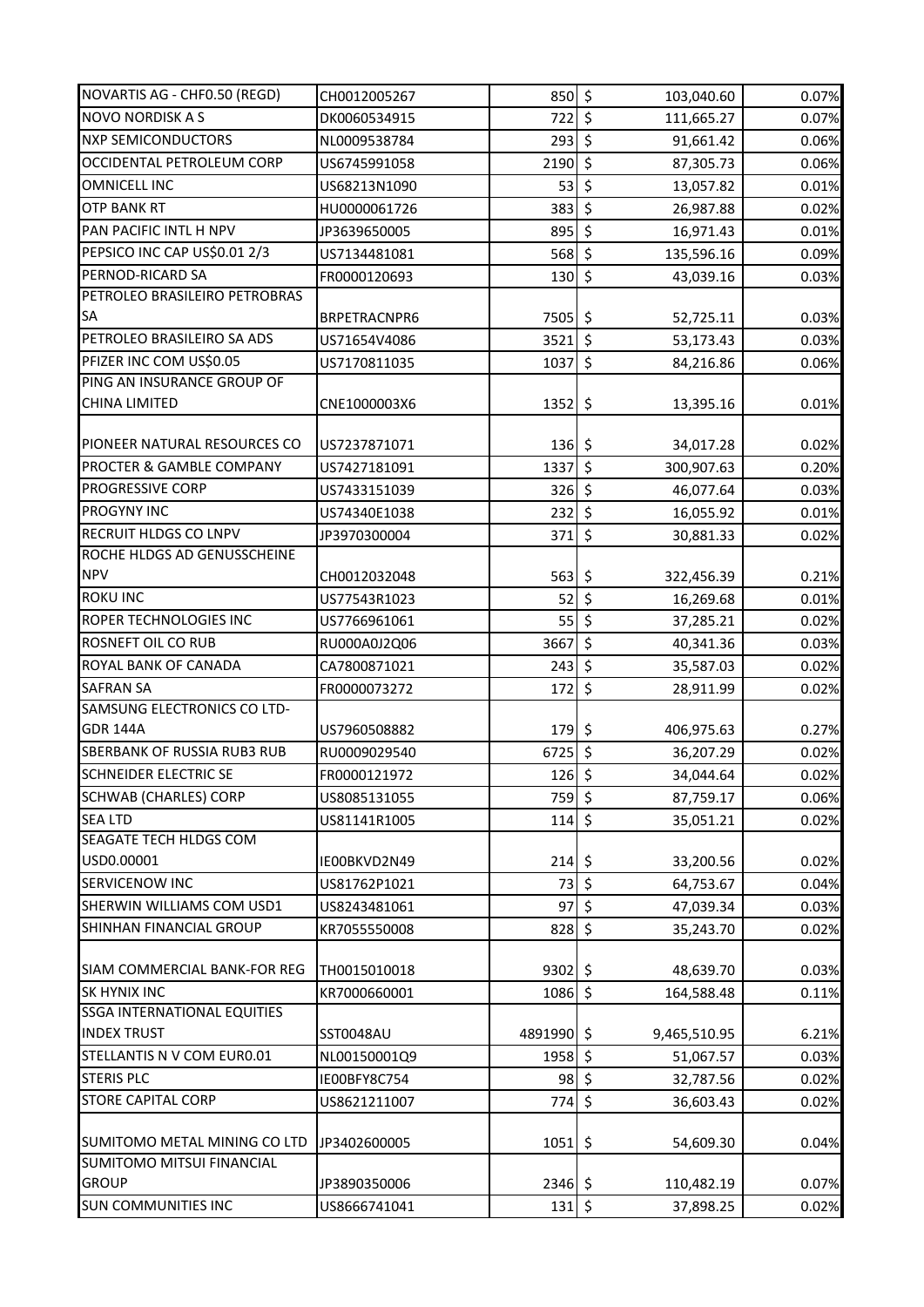| <b>SUNCOR ENERGY INC</b>                   | CA8672241079 | $3252$ \$      |         | 112,056.88    | 0.07%  |
|--------------------------------------------|--------------|----------------|---------|---------------|--------|
| SYSCO CORPORATION COM USD1.00 US8718291078 |              |                |         |               |        |
|                                            |              | $360 \mid 5$   |         | 38,892.04     | 0.03%  |
| T MOBILE US INC COM USD0.0001              | US8725901040 | $106$ \$       |         | 16,897.27     | 0.01%  |
| TAIWAN SEMICONDUCT                         |              |                |         |               |        |
| <b>MANUFACTURING USD</b>                   | US8740391003 | 3484 \$        |         | 576,559.53    | 0.38%  |
| <b>TARGET CORPORATION</b>                  | US87612E1064 | $363$ \$       |         | 115,609.09    | 0.08%  |
| <b>TELEFLEX INC</b>                        | US8793691069 | $86 \div$      |         | 38,877.74     | 0.03%  |
| TEXAS INSTRUMENTS USD1                     | US8825081040 | $348$ \$       |         | 90,331.31     | 0.06%  |
| THE TORONTO DOMINION BANK                  | CA8911605092 | $375$ \$       |         | 39,636.52     | 0.03%  |
| <b>TOTALENERGIES SE</b>                    | FR0000120271 | $393$ \$       |         | 27,457.60     | 0.02%  |
| UNILEVER PLC                               | GB00B10RZP78 | 2780 \$        |         | 204,357.42    | 0.13%  |
| UNITED OVERSEAS BANK                       | SG1M31001969 | 2207           | $\zeta$ | 60,582.32     | 0.04%  |
| UNITEDHEALTH GROUP INC COM                 |              |                |         |               |        |
| <b>STK US0.01</b>                          | US91324P1021 | $849 \mid 5$   |         | 586,348.65    | 0.38%  |
| VANGUARD FTSE ALL WORLD EX US              |              |                |         |               |        |
| <b>INDEX FUND INVESTOR SHARES</b>          | US9220427754 | $1569$ \$      |         | 132,277.10    | 0.09%  |
| <b>VERTIV HOLDINGS CO</b>                  | US92537N1081 | $1056$ \$      |         | 36,252.44     | 0.02%  |
| VISA INC - A                               | US92826C8394 | $796$ \$       |         | 237,229.16    | 0.16%  |
| <b>WALMART INC</b>                         | US9311421039 | $840$ \$       |         | 167,078.85    | 0.11%  |
| <b>WELLS FARGO &amp; COMPANY</b>           | US9497461015 | $2544$ \$      |         | 167,904.25    | 0.11%  |
| <b>WESTERN DIGITAL CORP</b>                | US9581021055 | 462            | $\zeta$ | 41,478.88     | 0.03%  |
| <b>WINGSTOP INC</b>                        | US9741551033 | 94             | $\zeta$ | 22,399.81     | 0.01%  |
| WOLFSPEED INC COM USD0.00125               | US9778521024 | $120 \mid \xi$ |         | 18,425.70     | 0.01%  |
| <b>WORLD WRESTLING</b>                     |              |                |         |               |        |
| <b>ENTERTAINMENT INC</b>                   | US98156Q1085 | $276$ \$       |         | 18,742.69     | 0.01%  |
| YETI HOLDINGS INC                          | US98585X1046 | 162            | $\zeta$ | 18,439.86     | 0.01%  |
| ZUR ROSE GROUP AG                          | CH0042615283 | 29             | $\zeta$ | 10,342.66     | 0.01%  |
| ZURICH FINANCIAL SERVICES                  | CH0011075394 | $98$ \$        |         | 59,441.29     | 0.04%  |
| <b>TOTAL</b>                               |              |                |         |               |        |
|                                            |              |                | \$      | 29,929,837.15 | 19.65% |
| <b>TOTAL</b>                               |              |                | \$      | 58,651,833.90 | 38.50% |

| <b>Listed Property</b>                |                     |            |              |               |  |
|---------------------------------------|---------------------|------------|--------------|---------------|--|
| Name/Kind of Investment Item          | Security Identifier | Units held | Value (AUD)  | Weighting (%) |  |
| <b>RESOLUTION CAPITAL GLOBAL</b>      |                     |            |              |               |  |
| <b>PROPERTY SECURITIES FUND CLASS</b> |                     |            |              |               |  |
| IΒ                                    | AU60WHT00246        | 85218719   | 2,038,796.38 | 1.34%         |  |
|                                       |                     |            |              |               |  |
| <b>TOTAL</b>                          |                     |            | 2,038,796.38 | 1.34%         |  |

| <b>Unlisted Property</b><br><b>Externally Managed</b> |              |       |  |  |
|-------------------------------------------------------|--------------|-------|--|--|
|                                                       |              |       |  |  |
| <b>BARWON INSTITUTIONAL</b>                           |              |       |  |  |
| <b>HEALTHCARE PROPERTY FUND</b>                       | 2,810,294.36 | 1.84% |  |  |
|                                                       |              |       |  |  |
| DEXUS WHOLESALE PROPERTY FUND                         | 3,230,950.14 | 2.12% |  |  |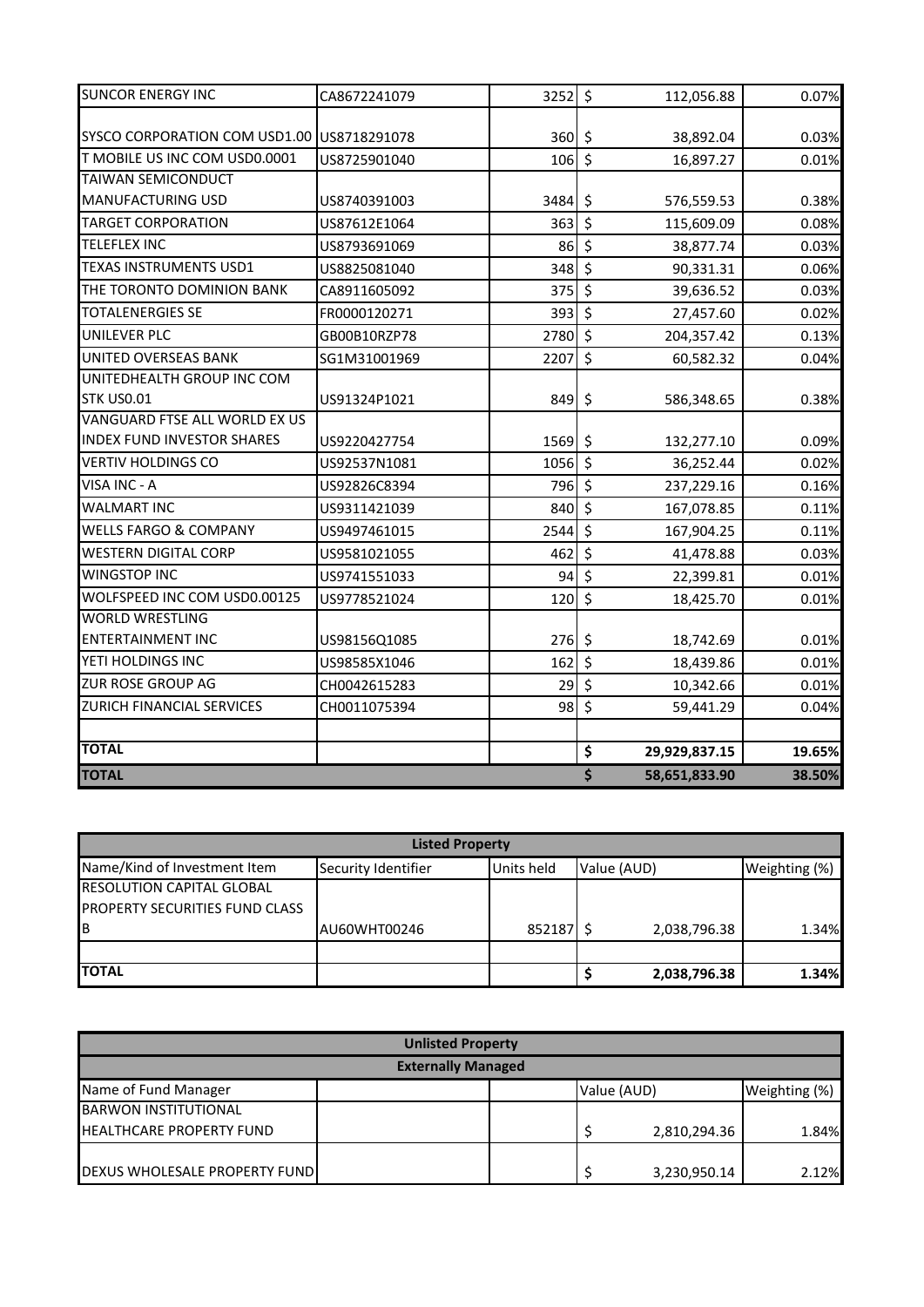| <b>TOTAL</b>                        | 13,714,456.74 | 9.00% |
|-------------------------------------|---------------|-------|
|                                     |               |       |
| <b>PROPERTY RETAIL</b>              | 1,901,852.65  | 1.25% |
| LEND LEASE AUSTRALIAN PRIME         |               |       |
| <b>PROPERTY FUND-COMMERCIAL</b>     | 2,235,638.30  | 1.47% |
| LEND LEASE AUSTRALIAN PRIME         |               |       |
| <b>GPT WHOLESALE OFFICE FUND</b>    | 2,204,606.76  | 1.45% |
| <b>FUND</b>                         | 1,331,114.53  | 0.87% |
| <b>GOODMAN AUSTRALIA INDUSTRIAL</b> |               |       |

| <b>Listed Infrastructure</b>      |                     |            |              |               |  |  |
|-----------------------------------|---------------------|------------|--------------|---------------|--|--|
| Name/Kind of Investment Item      | Security Identifier | Units held | Value (AUD)  | Weighting (%) |  |  |
| <b>CLEARBRIDGE RARE</b>           |                     |            |              |               |  |  |
| <b>INFRASTRUCTURE INCOME FUND</b> |                     |            |              |               |  |  |
| UNHEDGED CLASS I                  | SSB8757AU           | 72549631   | 8,017,496.80 | 5.26%         |  |  |
|                                   |                     |            |              |               |  |  |
| <b>TOTAL</b>                      |                     |            | 8,017,496.80 | 5.26%         |  |  |

| <b>Unlisted Infrastructure</b> |  |             |           |               |  |
|--------------------------------|--|-------------|-----------|---------------|--|
| <b>Externally Managed</b>      |  |             |           |               |  |
| Name of Fund Manager           |  | Value (AUD) |           | Weighting (%) |  |
|                                |  |             |           |               |  |
| ANCALA INFRASTRUCTURE FUND II  |  |             | 1,161,574 | 0.76%         |  |
| LIGHTHOUSE INFRASTRUCTURE      |  |             |           |               |  |
| <b>FUND TRUST</b>              |  |             | 2,273,181 | 1.49%         |  |
|                                |  |             |           |               |  |
| <b>TOTAL</b>                   |  |             | 3,434,755 | 2.25%         |  |

| <b>Alternatives</b>               |                     |               |  |  |  |  |
|-----------------------------------|---------------------|---------------|--|--|--|--|
| <b>Externally Managed</b>         |                     |               |  |  |  |  |
| Name of Fund Manager              | Value (AUD)         | Weighting (%) |  |  |  |  |
| <b>BLUEBAY EMERGING MARKET</b>    |                     |               |  |  |  |  |
| AGGREGATE BOND FUND I CLASS       | \$<br>3,384,336.66  | 2.22%         |  |  |  |  |
| <b>ICG AUSTRALIAN SENIOR LOAN</b> |                     |               |  |  |  |  |
| <b>FUND</b>                       | \$<br>2,056,843.37  | 1.35%         |  |  |  |  |
| NINETY ONE GLOBAL ALTERNATIVE     |                     |               |  |  |  |  |
| <b>FUND 1</b>                     | \$<br>3,573,786.51  | 2.35%         |  |  |  |  |
| <b>WELLINGTON SECURITISED</b>     |                     |               |  |  |  |  |
| OPPORTUNITIES FUND CLASS W        | \$<br>3,809,103.15  | 2.50%         |  |  |  |  |
|                                   |                     |               |  |  |  |  |
| <b>TOTAL</b>                      | \$<br>12,824,069.69 | 8.42%         |  |  |  |  |

| <b>Total Investment Items (Excluding Derivatives)</b> |  |  |             |               |               |
|-------------------------------------------------------|--|--|-------------|---------------|---------------|
| <b>Asset Class</b>                                    |  |  | Value (AUD) |               | Weighting (%) |
| Cash                                                  |  |  |             | 33,961,645.48 | 22.30%        |
| Alternatives                                          |  |  |             | 12,824,069.69 | 8.42%         |
| Equities                                              |  |  |             | 58,651,833.90 | 38.52%        |